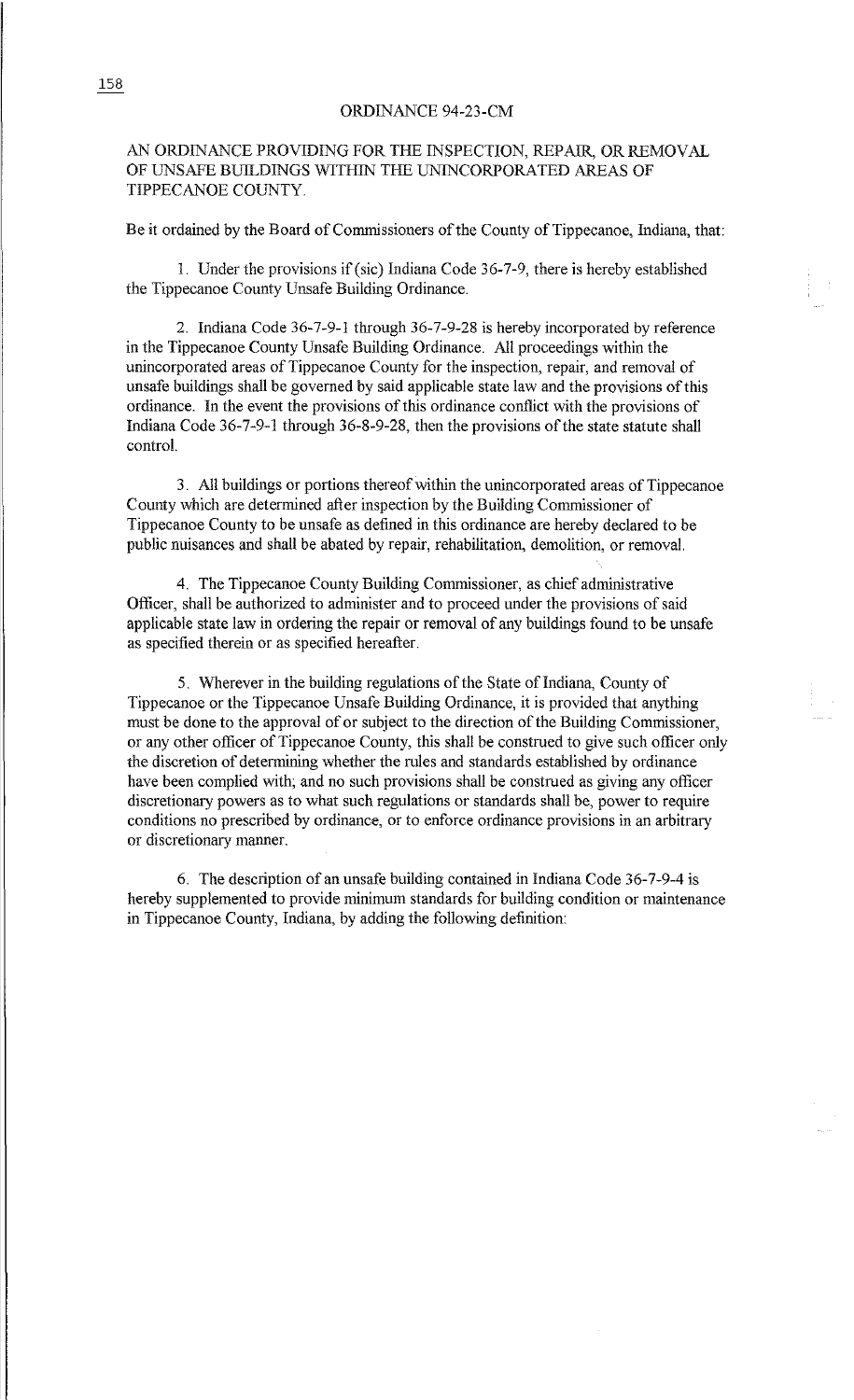UNSAFE BUILDING means any building or structure which has any or all of the conditions or defects hereinafter described, provided that such conditions or defects exist to the extent that life, health, property, or safety of the public or its occupants are endangered:

a) Whenever any door, aisle, passageway, or other means of exit is not of sufficient width or size or is not so arranged as to provide safe and adequate means of exit in case of fire or panic.

b) Whenever the walking surface of any aisle, passageway, stairway or other means of exit is so warped, worm (sic), loose or otherwise unsafe as to not provide safe and adequate means of exit in case of fire or panic.

c) Whenever the stress in any materials, member, or portion thereof, due to all dead and live loads, is more than one and one-half times the working stress or stresses allowed for new buildings of similar structure, purpose, or location.

d) Whenever any portion thereof has been damaged by fire, earthquake, wind, flood, or by any other cause, to such an extent that the structural strength or stability thereof is materially less than it was before such catastrophe and is less than the minimum requirements for new buildings of similar structure, purpose, or location.

e) Whenever any portion, member or appurtenance thereof is likely to fail, to become detached or dislodged, or to collapse and thereby injure persons or damage property.

f) Whenever any portion of a building, or any member, appurtenance, or ornamentation on the exterior thereof is not of sufficient strength or stability or is not so anchored, attached, or fastened in place so as to be capable of resisting a wind pressure of one-half of that specified for new buildings of similar structure, purpose, or location without exceeding the working stresses permitted for such buildings.

g) Whenever any portion thereof has wracked, warped, buckled, or settled to such an extent that walls or other structural portions have materially less resistance to winds or earthquakes than is required in the case of similar new construction.

h) Whenever the building or structure, or any portion thereof, because of (1) dilapidation, deterioration, or decay; (2) faulty construction; (3) the removal, movement, or instability of any portion of the ground necessary for the purpose of supporting such building; (4) the deterioration, decay, or inadequacy of its foundation; or (5) any other cause, is likely to partially or completely collapse.

i) Whenever, for any reason, the building or structure, or any portion thereof, is manifestly unsafe for the purpose for which it is being used.

j) Whenever the exterior walls or other vertical structural members list, lean, or buckle to such an extent that a plumb line passing through the center of gravity does not fall inside the middle one-third of the base.

k) Whenever the building or structure, exclusive of the foundation, shows thirtythree percent or more damage or deterioration of its supporting member or, members, or fifty percent damage or deterioration of its non-supporting members, enclosing or outside walls or coverings.

I) Whenever the building or structure has been so damaged by fire, wind, earthquake, or flood or has become so dilapidated or deteriorated so as to become ( 1) and attractive nuisance to children, or (2) freely accessible to persons of committing unlawful acts.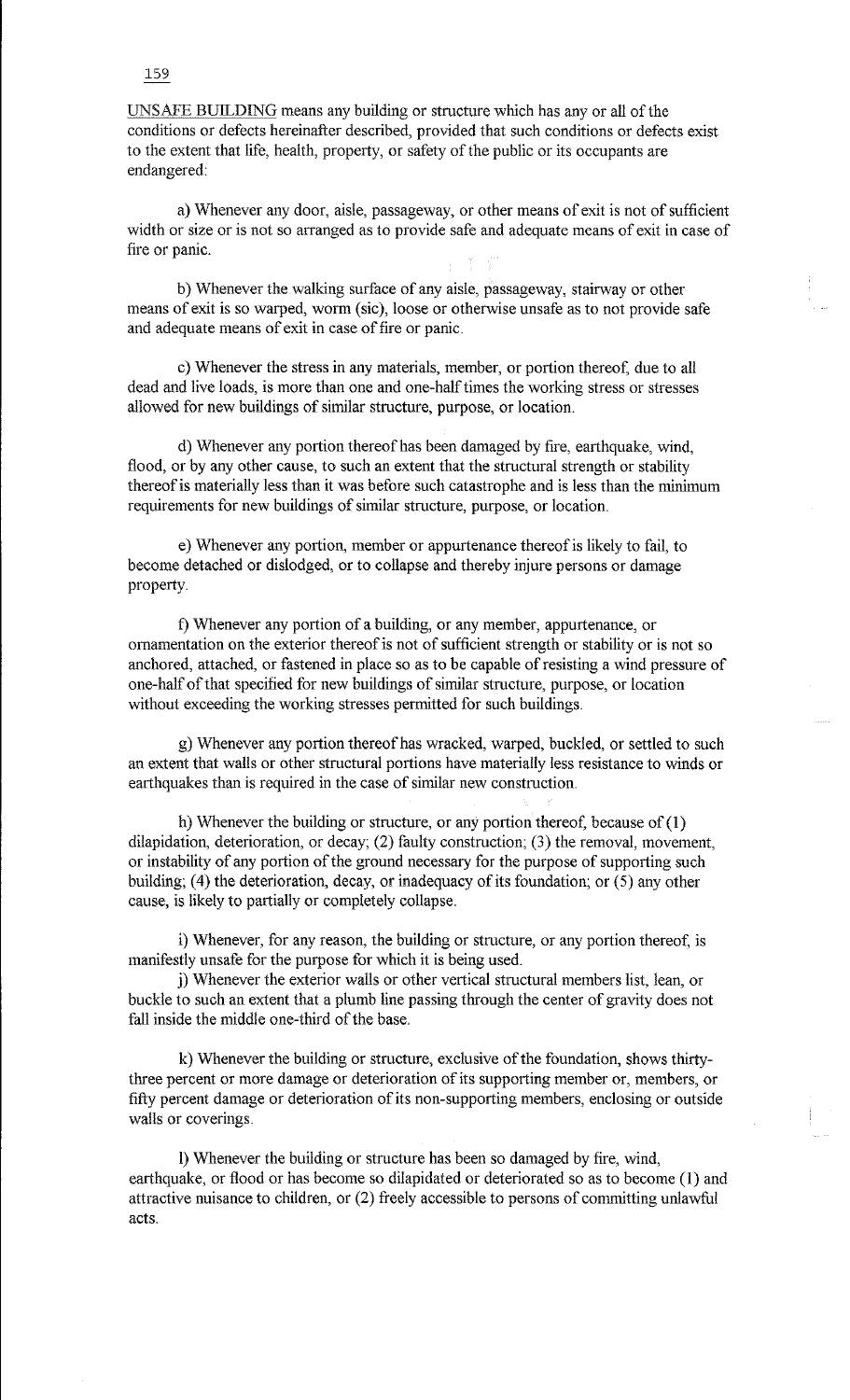m) Whenever any building or structure has been constructed, exists, or is maintained in violation of any specific requirement or prohibition applicable to such building or structure provided by the building regulations of Tippecanoe County, or of any law or ordinance of the state or Tippecanoe County relating to the condition, location, or structure of buildings.

n) Whenever any building or structure which, whether or not erected in accordance with all applicable laws and ordinances has in any non-supporting part, member, or portion less than fifty percent, or in any supporting part, member, or portion less than sixty-six percent of the (1) strength, (2) fire-resisting qualities or characteristics, or (3) weatherresisting qualities or characteristics required by law in the case of a newly constructed building of like area, height, and occupancy in the same location.

o) Whenever a building or structure, used or intended to be used for dwelling purposes, because of inadequate maintenance, dilapidation, decay, damage, faulty construction or arrangement, inadequate light, air or sanitation facilities, or otherwise, is determined by the Health Office of Tippecanoe County (health official) to be unsanitary, unfit for human habitation, or in such a condition that is likely to cause sickness or disease.

p) Whenever any building or structure, because of obsolescence, dilapidated condition, deterioration, damage, inadequate exits, lack of sufficient fire-resistive construction is determined by the appropriate fire official and/or state Fire Marshal (sic) to be a fire hazard.

q) Whenever any portion of a building or structure remains on a site after the demolition or destruction of the building or structure or whenever any building or structure is abandoned for a period in excess of six months so as to constitute such building or portion thereof an attractive nuisance or hazard to the public.

r) Not withstanding the foregoing a building may be inventoried for a period of 12 months upon a permit issued by the Building Commissioner, after submission by the applicant of a plan for securing said property, as well as, a plan for rehabilitation and/or removal of said property.

7. The definition of "substantial property interest" set forth in (sic) forth (sic) in IC 36-7- 9-2 is hereby incorporated by reference herein as if copied in full.

8. All work for the reconstruction, repair, or demolition of buildings and other structures shall be preformed (sic) in a good workmanlike manner according to the accepted standards and practices in the trade. The provisions of the building laws, as defined in IC 22-12-1-3, adopted as rules of the Fire Prevention and Building Safety Commission, shall be considered standard and acceptable practice for all matters covered by this ordinance or orders issued pursuant to this ordinance by the Building Commissioner of the County of Tippecanoe, Indiana.

9. An Unsafe Building Fund is hereby established in the operating budget of Tippecanoe County in accordance with the provisions of IC 36-7-9-14.

10. No person, firm, or corporation, whether as owner, lessee, sublessee or occupant, shall erect, construct, enlarge, alter, repair, move, improve, remove, demolish, equip, use, occupy, or maintain any building or premises, or cause or permit the same to be done, contrary to or in violation of any of the provisions of this ordinance or any order issued by the Building Commissioner. Any person violating the provisions of this ordinance or IC 3 6-7-9-28 shall commit a class C infraction for each day such violation continues.

11. Any and all costs incurred to enforce or implement the provisions of this ordinance shall constitute a lien on the subject real estate, in favor of Tippecanoe County.

12. Should any section, paragraph, sentence, clause or phrase of this ordinance be declared unconstitutional or invalid for any reasons, the remainder of said ordinance shall not be affected thereby.